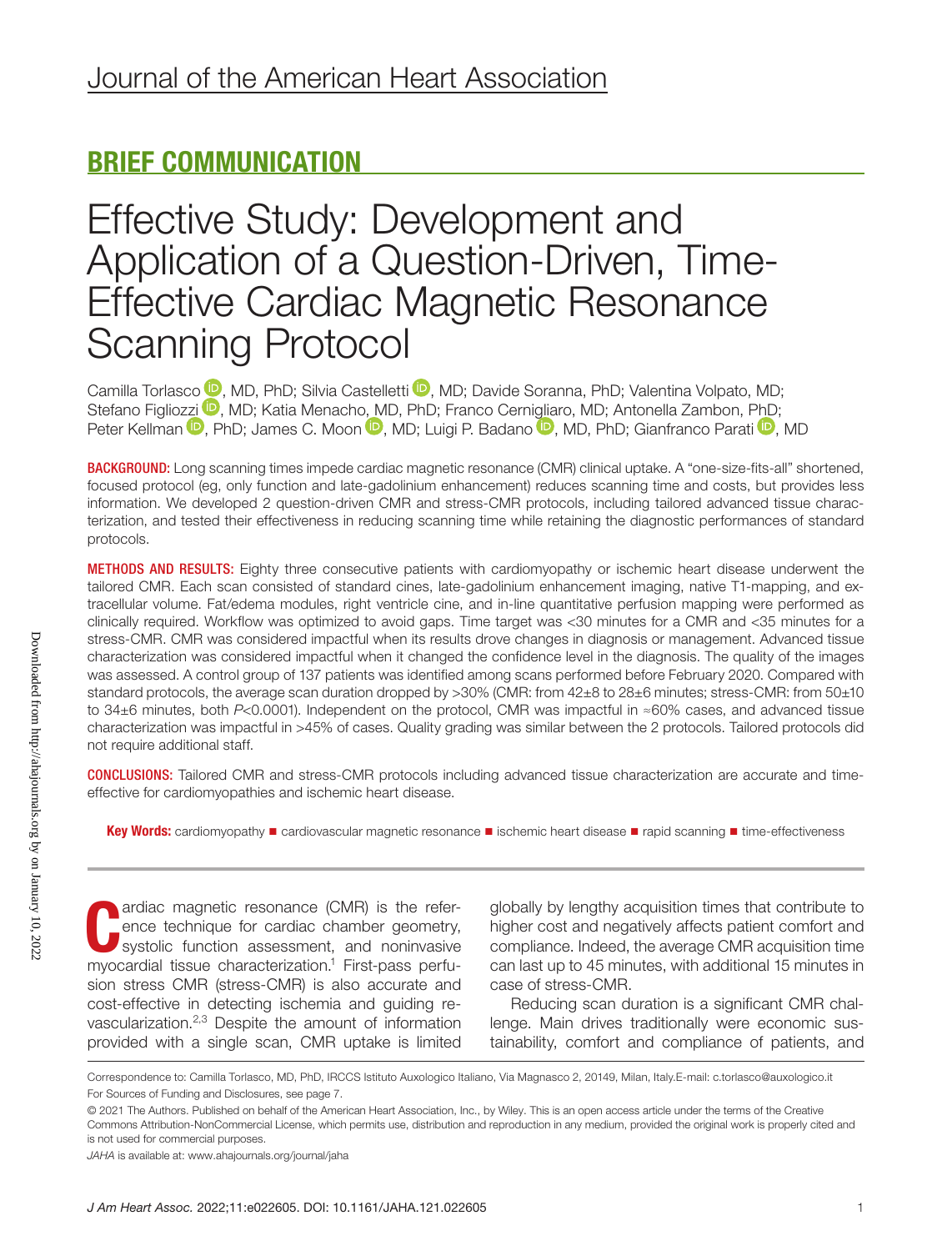imaging resources optimization. The COVID-19 pandemic has put additional pressure on the health care systems, because of the need to reschedule cancelled tests while at the same time carrying on with routine activity and ensuring additional safety measures, including social distancing and ad-hoc equipment sanitation.

To reduce CMR duration, industry has contributed technological advances, including faster reconstruction, parallel imaging, compressed sensing, and automated workflows. These strategies are effective but limited by the need for costly hardware and software upgrades. On the other hand, protocol workflow optimization and image selection tailored to the clinical question effectively reduce acquisition times, while retaining diagnostic performance. Examples are a noncontrast, 6-minute, 10-breath hold CMR protocol for the assessment of cardiac and liver iron load, myocardial function, and extracardiac anatomy in patients with thalassemia, 4,5 a shortened cardiothoracic-MR protocol to rule out myocardial inflammation, and pulmonary embolism in half of the time of a standard CMR,<sup>6</sup> and 2 stress-CMR protocols for the evaluation of inducible ischemia in <30 minutes.7,8 Although very time-effective, the main limitation of these protocols is the lack of transferability to other cardiac conditions.<sup>4,6</sup>

Finally, in the INCA-Peru study, an 18-minute CMR protocol for the evaluation of cardiomyopathies, consisting of left ventricle (LV) long- and short- axis cines, aortic valve cines, and late gadolinium enhancement imaging, was developed and tested.<sup>9</sup> The authors reported a CMR-driven change in management in 56% of patients, consistent with that reported in international registries,10 confirming the importance of late gadolinium enhancement within the imaging portfolio and improving both CMR feasibility and cost-effectiveness in Low-Middle Income Countries.<sup>9</sup> Menacho's protocol is suitable for a wide range of indications, including all cardiomyopathies and viability assessment. Nevertheless, 1-way scans were shortened was by the omission of more advanced tissue characterization such as mapping. However, these still have a role providing unique information with diagnostic and prognostic relevance for scenarios including the evaluation of LV hypertrophy, diffuse fibrosis, inflammatory heart conditions, infiltrative diseases, and myocardial infarction with nonobstructed coronary arteries, and thus should not be omitted.<sup>11-13</sup>

Therefore, we explored the use of a more complete, but still abbreviated, tailored CMR and stress-CMR strategy for key indications (focusing on cardiomyopathies and ischemic heart disease), with targeted advanced tissue characterization (T1 mapping and extracellular volume, fat, and edema modules) and additional cines (right ventricle [RV] module),<sup>12</sup> but with substantially shorter scan times, aiming for no more than 10 minutes longer than Menacho's rapid CMR

and at least 10 minutes shorter than conventional imaging.

## **METHODS**

The data that support the findings of this study are available from the corresponding author upon reasonable request.

We applied the new CMR protocols to the patients referred for either a CMR or a stress-CMR to our Institution from June 1 to July 29, 2020 (tailored CMR group). A control group consisted of a sample of standard CMR and stress-CMR scans performed from February 1, 2019 to January 30, 2020 (standard CMR group). Patients of the standard CMR group were similar to patients of the tailored CMR group in terms of age, sex, proportion of first diagnostic scan versus follow-up scans, and presence of arrhythmias. Both groups included outpatients referred by Auxologico staff cardiologists and external physicians, as well as Auxologico inpatients. The study was retrospective, approved by the local Ethics Committee, and conducted in accordance with the Helsinki Declaration. All patients signed an informed consent for "general" research purposes, at the time of CMR.

## **Protocoling**

All patients were required to bring a copy of their previous cardiology records on the CMR day, including reports of ECGs, echocardiography, exercise tests, Holter ECG, and clinical letters. While the patient underwent cannulation, an experienced cardiologist (C.T. or S.C.) reviewed the documents and protocoled the scan, depending on the clinical indication, and accordingly to current guidelines<sup>12</sup> (Figure 1; Table S1).

The same physician reviewed images before contrast administration and at the end of the scan for quality and to evaluate whether additional images were needed, and issued the clinical report (Figure S1).

## CMR Technique

Images were acquired on a 1.5-T scanner (Avanto Fit; Siemens Healthineers, Erlangen, Germany) using dedicated cardiac software, phase-array surface receiver coil, and ECG triggering. A standardized protocol was carried out in all patients (Figure 1), including (1) localizers, bright-blood and half-Fourier acquisition singleshot turbo spin echo transversal stack; (2) long-axis cines (2-, 3-, and 4-chamber); (3) a native short-axis midventricular T1 map; (4) bolus of gadolinium-based contrast agent (Gadovist; Bayer Healthcare, Switzerland) of 0.1 mmol/kg; (5) stack of short-axis cines, a second LV outflow tract cine, aortic valve short-axis cine, and RV 2-chambers cine; (6) late gadolinium enhancement images (3 LV long-axis and a short-axis stack); and (7)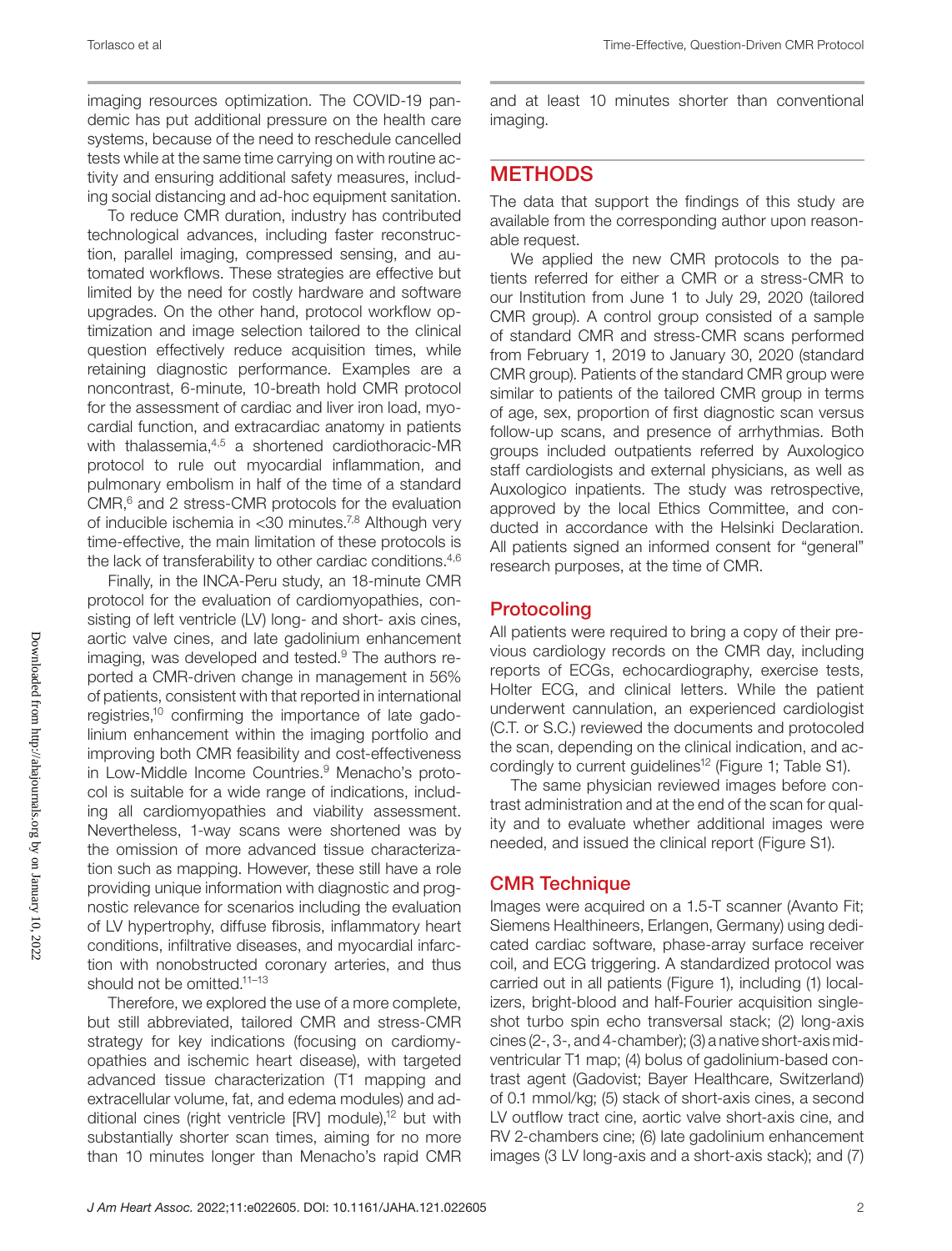

#### Figure 1. Tailored protocols schematics and different indications.

The "basic tailored protocol," adapted from Menacho et al,<sup>9</sup> consists of localizers, left ventricular long-axis cines, short-axis cines, 2-chamber right ventricle, LV outflow tract and aortic valve cines, late gadolinium enhancement imaging, 1 midventricular short-axis native T1 mapping slice and corresponding extracellular volume (ECV) assessment, and lasts ≈20 minutes. Adding LVOT, aortic valve and 2-chambers cine views and advanced tissue characterization (either edema module or fat module plus right ventricle focused cine), the whole protocol can be completed in <30 minutes. Adding both perfusion and advanced tissue characterization, the protocol lasts <35 minutes. \*Different additional images were added depending on clinical need as illustrated in Table S1. Cine, balanced steady-state free precession cine sequences; ECV, extracellular volume; GBCA indicates gadolinium-based contrast agent; LGE, late gadolinium enhancement; LV, left ventricle; LVNC, left ventricular non-compaction; LVOT, LV outflow tract; MINOCA, myocardial infarction with nonobstructed coronary arteries; RV, right ventricle; and TI, inversion time.

a postcontrast short-axis midventricular T1 map and extracellular volume map.

Stress-CMR scan protocol also included in-line quantitative perfusion mapping<sup>14</sup> acquired during stress (at peak adenosine infusion<sup>12</sup>) and at rest, with an iv gadolinium-based contrast agent bolus (0.05 mmol/ kg during stress and rest acquisition, respectively). Rest perfusion images were acquired >5 minutes after stress. During this time, short-axis stack cines were acquired. LV outflow tract, aortic valve, and RV 2-chamber cine views were acquired after rest perfusion.

Cines used a breath-hold steady-state freeprecession sequence. T1 maps used Modified Look-Lockers Inversion recovery images (MOLLI, Siemens WIP1041). Late gadolinium enhancement images were acquired >5 minutes after contrast administration by motion-corrected segmented inversion-recovery and phase-sensitive-inversion-recovery gradient-echo sequence.15 Inversion-time to null normal myocardium was optimized on Look-Locker images. Postcontrast T1 maps were acquired >10 minutes postcontrast.

Additional sequences, acquired on the basis of the clinical need, included (1) edema module (black blood

Short Tau Inversion-Recovery, 3-long and 3-short-axis views, precontrast; (2) fat module (multi-echo Dixon fat-water separated images<sup>16</sup>), 3-short and 3-long-axis views, precontrast; and (3) RV cine outflow tract view, inflow–outflow tract view, transverse stack.<sup>12</sup>

### Image Analysis and Quality Grading

Images were analyzed with a dedicated software (Argus, Siemens Healthineers). Image quality was graded as: (1) poor (inadequate to answer the clinical question); (2) moderate (presence of artifact not significantly affecting diagnostic performance); and (3) good (optimal image quality). Scan duration was calculated from the timestamp of the first to the last images.

#### Impact of CMR

Follow-up was performed at 6 to 12 months reviewing available clinical records and contacting the referring physicians. CMR was considered to have a clinical impact when it resulted in (1) diagnostic consequences (ie, either a confirmation of a previously suspected diagnosis, such as a diagnosis of hypertrophic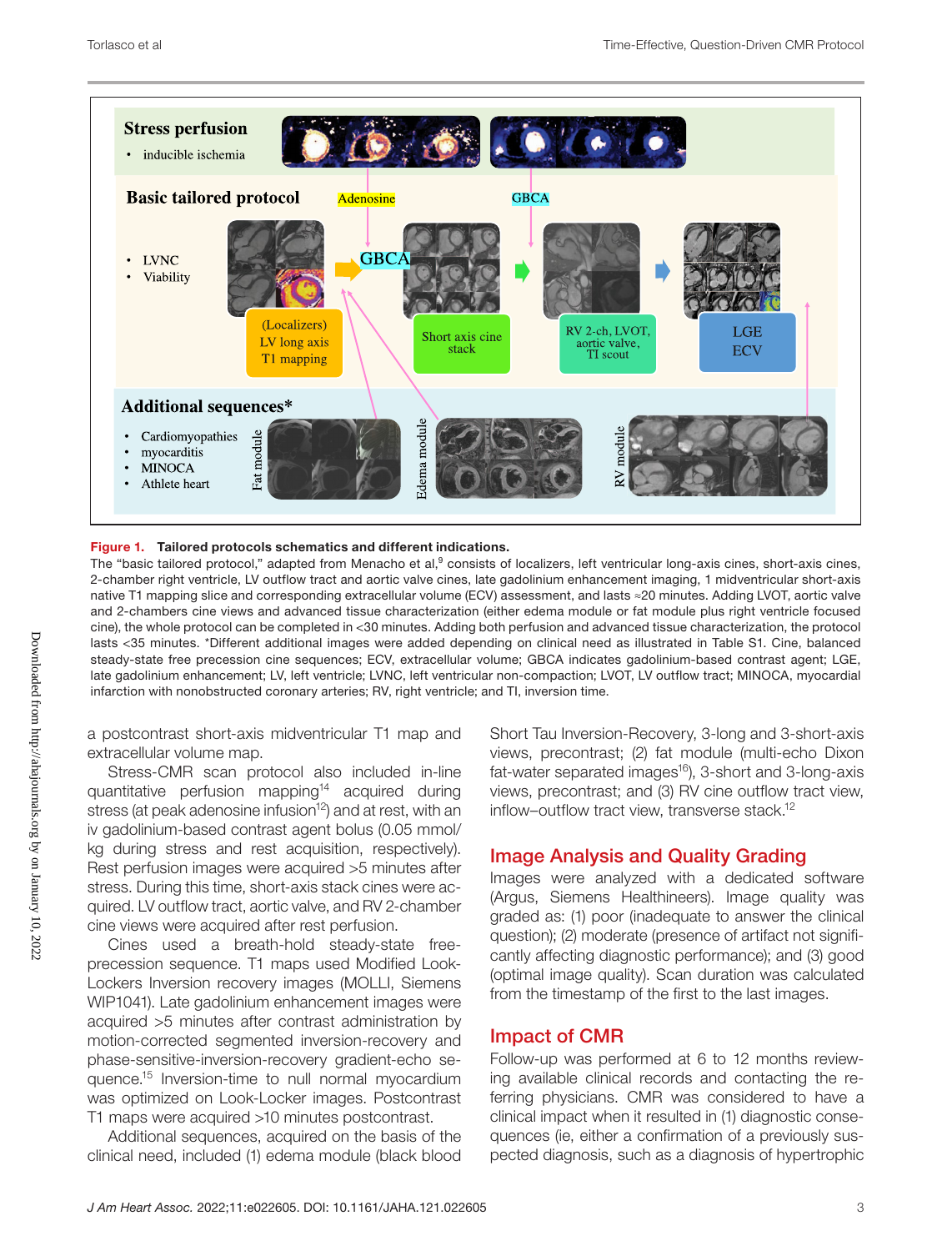cardiomyopathy in patients referred for differential diagnosis of LV hypertrophy) or changing the current diagnosis (eg, diagnosis of active cardiac sarcoidosis in patient referred for ventricular arrhythmias); (2) therapeutic consequences, evaluated at a 6- to 12 month follow-up, ie, (1) change in medication; (2) ordering an invasive procedure; (3) hospital admission/ discharge; or (4) ordering new testing because of the CMR findings.10

### Impact of Advanced Tissue Characterization

To assess the impact of advanced tissue characterization, the scans were processed as follows (Figure 2).

The tailored CMR scans were anonymized and reported twice, once in their original form and once excluding all advanced tissue characterization images and RV cines, according to the rapid scanning approach. The control group scans were anonymized and reported 3 times: (1) with all the sequences originally acquired as per the standard protocol; (2) with a set of sequence simulating the tailored CMR approach; and (3) excluding all advanced tissue characterization images and RV cines, simulating the rapid scanning approach.

C.T./S.C. and F.C. (2 cardiologists and a radiologist, all with >5 years CMR experience) acquired and read all the scans for clinical purposes. V.V./S.F. performed all the "research" reads. Neither V.V. nor S.F. took part in images acquisition/report for clinical purposes, because they did not work at Auxologico at the time of scanning. Scans were not randomized but at least 1 month passed between 1 read and the other. The order was as follows: (1) simulated rapid CMR (from both standard and tailored CMR); (2) tailored CMR (full set of images) and standard CMR (full set of images); and (3) simulated tailored CMR (from standard CMR). Simulated tailored CMR (from standard CMR) was read last because it was an additional read required during a revision. Between read 2 and 3, >3 months passed. V.V. and S.F. were blinded to the original acquisition (ie, if the scan was protocoled and acquired as a standard CMR or a tailored CMR) in all cases. They were made aware of the referral question and asked to make a diagnosis and express a degree of confidence in it (expressed as "poor," "moderate," and "strong"). Then, concordance in the diagnosis between the "clinical" and the "research" reports was assessed, along with changes in confidence related to the different protocols.

## Statistical Analysis

Continuous variables are shown as means and SD or median and interquartile range for non-normally distributed data, and categorical ones as absolute and relative



#### Figure 2. Assessment of advanced tissue characterization value. Scans in the tailored CMR group had been anonymized and reported twice (ie, with and without advanced tissue characterization).

Scans in the control group (standard CMR protocol) had been anonymized and reported 3 times: (1) without any advanced tissue characterization image or RV cine images, simulating the rapid protocol of the INCA Peru Study<sup>9</sup>; (2) with advanced tissue characterization and cine images accordingly to the tailored CMR approach; and (3) with all the original images. Each time, the reporting physician expressed a diagnosis and a degree of confidence in that diagnosis (poor, moderate, strong). CMR indicates cardiac magnetic resonance; and RV, right ventricle.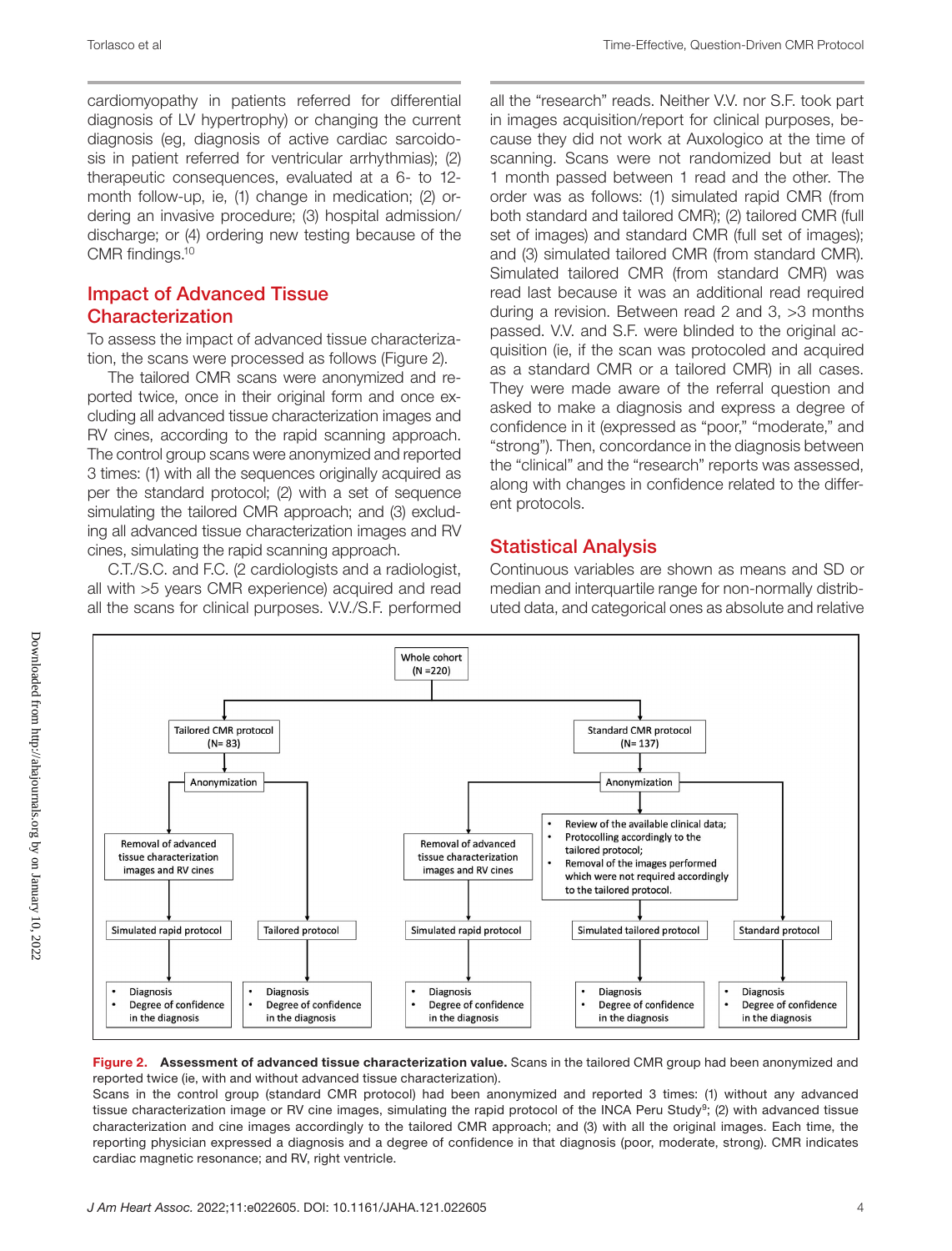frequencies. Comparisons of group-specific means (medians) were performed by the *t* test (Wilcoxon test), whereas comparisons of group-specific proportions were performed using the  $\chi^2$  or the Fisher test. Statistical significance was set at the 0.05 level. All *P* values were 2-sided. All analyses were performed using the Statistical Analysis System Software (version 9.4; SAS Institute, Cary, NC).

## **RESULTS**

The study consisted of 222 patients, 85 in the tailored CMR group and 137 in the standard CMR group. Of the tailored CMR group, 2 were excluded because of scanner malfunction, leaving 83 patients.

Forty-four patients (20%) were lost at follow-up: 32 (23%) in the standard CMR group and 12 (14%) in the tailored CMR group.

Clinical indications for CMR were (1) suspected cardiomyopathy, myocarditis, and myocardial infarction with nonobstructed coronary arteries (n=128; 58%); (2) assessment of inducible ischemia and/or viability (n=43; 20%); (3) research scans in patients with Brugada syndrome and heart failure with preserved ejection fraction (n=30; 14%); (4) suspected athlete's heart (n=9; 4%); and (5) other, including cardiac mass, iron overload, and family history of sudden cardiac death (n=10; 5%).

No statistically significant difference in the prevalence of each indication among the groups was observed (Table 1).

### Quality Grading

Among the 220 scans included in the study, 218 (99%) were of diagnostic quality, with 164 graded as of good quality (75%). Arrhythmias and poor breath-holding accounted for most of the 53 moderate quality scans (n=27: arrhythmic patients; n=14: poor breath-holding).

There were no statistically significant differences between the tailored and the standard CMR scan groups in term of images quality (Table 1).

## CMR Duration

The median scan time duration in the tailored CMR group was 28 (24–30) minutes for CMR (minimum and maximum duration: 18 and 43 minutes) and 33 (30–36) minutes for stress-CMR (minimum and maximum duration: 26 and 48 minutes). The median scan time duration in the standard CMR group was 43 (38– 49) minutes for CMR (minimum and maximum duration: 15 and 64 minutes) and 48 (42–56) minutes for stress-CMR (minimum and maximum duration: 37 and 85 minutes). Compared with the standard CMR group, statistically significant reductions in the average scan duration of 34% in CMR and 33% in stress-CMR were observed (Table 1).

## Impact of CMR

Considering only patients for whom follow-up data were available, CMR results changed patient management in 62/105 (59%) patients undergoing standard CMR and 38/71 (54%) patients undergoing tailored CMR: new clinical diagnosis in 21/105 (20%) patients undergoing standard CMR and 17/71 (24%) patients undergoing tailored CMR; therapeutic implication in 43/105 (40%) patients undergoing standard CMR and 22/71 (31%) patients undergoing tailored CMR (Table S2).

Considering only patients for whom follow-up data were available, and excluding research scan, CMR results changed patient management in 53/91 (58%) patients undergoing standard CMR and 34/55 (62%) patients undergoing tailored CMR: new clinical diagnosis in 20/91 (22%) patients undergoing standard CMR and 17/55 (31%) patients undergoing tailored CMR; therapeutic implication in 33/91 (37%) patients undergoing standard CMR and 17/55 (31%) patients undergoing tailored CMR (Table 1). The extent of the clinical impact of CMR was similar in patients who underwent the tailored and the standard CMR scan protocol.

### Impact of Advanced Tissue Characterization

Native T1 maps and extracellular volume were acquired in all patients. Additional advanced tissue characterization and cine were performed globally in 160 patients (70%): 104 patients (76%) in the standard CMR group and 56 (67%) in the tailored CMR group, respectively (*P*=0.20). There was consensus on all diagnoses reached. Advanced tissue characterization increased the confidence degree in the diagnosis in 45% of cases. This percentage was similar both as reported by the operators who issued the clinical reports and those who performed the second read (Table 1). Also, we noted no statistically significant differences in confidence in diagnosis between the simulated tailored CMR and the standard CMR (Table S3).

## **DISCUSSION**

This study is a proof-of-concept exploring the feasibility and accuracy of a question-driven CMR scan protocol, comprehensive of advanced tissue characterization, to evaluate adult cardiomyopathies or viability in <30 minutes, and the presence of inducible ischemia in <35 minutes.

Reducing scan times is a priority for the CMR community. Rapid CMR protocols have been pioneered in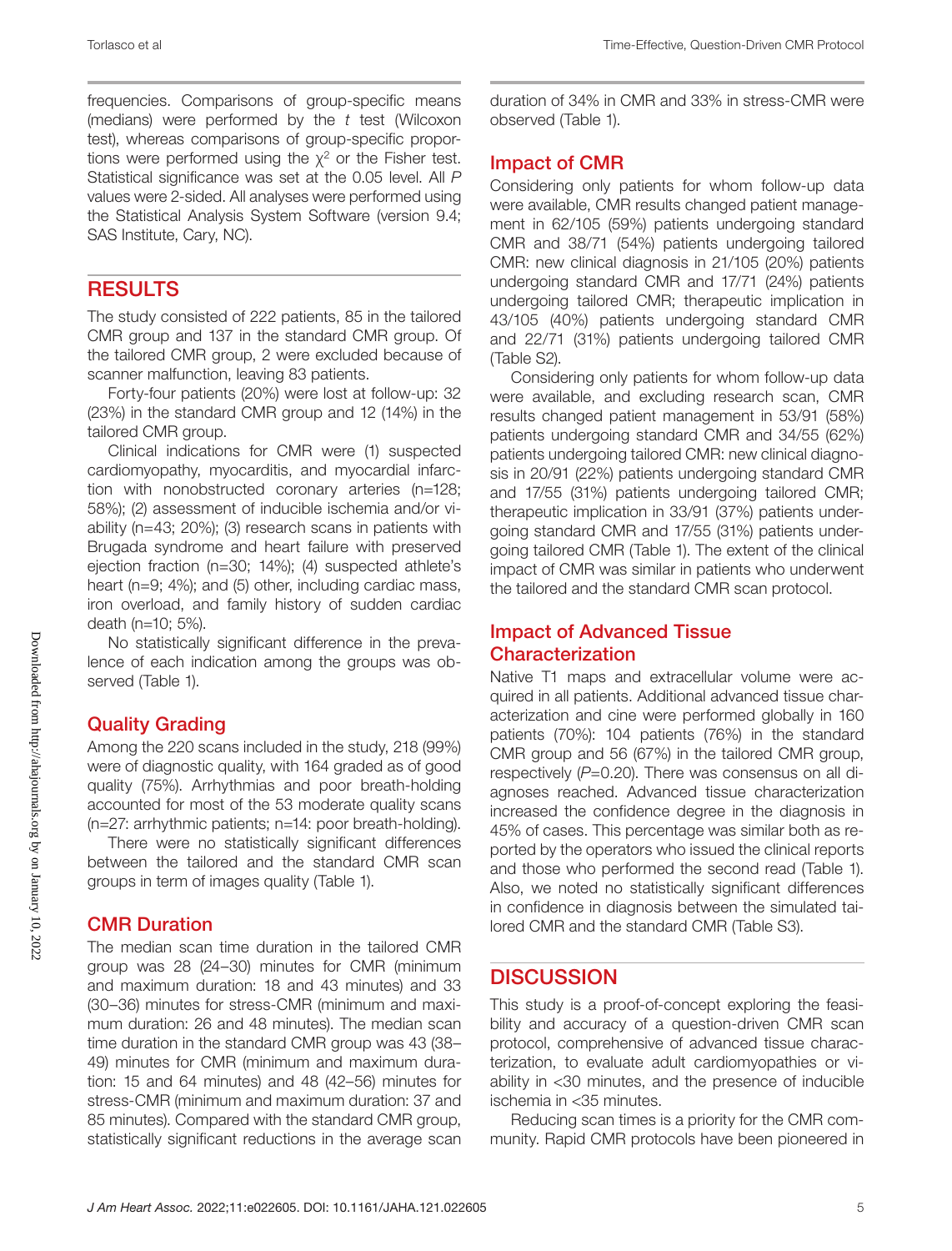#### Table. General Characteristics of the Experimental and Control Group

|                                                                  | Whole cohort<br>$(N=220)$ | <b>Standard CMR</b><br>$(N=137)$ | <b>Tailored CMR</b><br>$(N=83)$ | P value                     |
|------------------------------------------------------------------|---------------------------|----------------------------------|---------------------------------|-----------------------------|
| Age, y median [IQR]                                              | 57 [43-70]                | 57 [44-68]                       | 56 [43-73]                      | $0.987*$                    |
| Male $N$ (%)                                                     | 138 (63%)                 | 89 (65%)                         | 49 (59%)                        | $0.378^{+,+}$               |
| Scan type N (%):                                                 |                           |                                  |                                 |                             |
| <b>CMR</b>                                                       | 151 (69%)                 | 100 (73%)                        | 51 (61%)                        | $0.074^{\dagger, \ddagger}$ |
| Stress-CMR                                                       | 69 (31%)                  | 37 (27%)                         | 32 (39%)                        |                             |
| First scan                                                       | 212 (96%)                 | 132 (96%)                        | 80 (96%)                        | $1.000$ <sup>§</sup>        |
| Follow up scan                                                   | 8(4%)                     | 5(4%)                            | 3(4%)                           |                             |
| Arrhythmia N (13%)                                               | 29 (13%)                  | 21 (15%)                         | 8 (10%)                         | $0.227^{+,+}$               |
| Duration, min,<br>median [IQR]                                   | 39 [31-47]                | 45 [39-50]                       | 30 [27-34]                      | $< 0.0001*$                 |
| CMR, min                                                         | 38 [30-46]<br>$N = 151$   | 43 [38-49]<br>$N = 100$          | 28 [24-30]<br>$N = 51$          | $< 0.0001*$                 |
| Stress-CMR, min                                                  | 41 [34-48]<br>$N=69$      | 48 [42-56]<br>$N = 37$           | 33 [30-36]<br>$N = 32$          | $< 0.0001*$                 |
| Quality N (%)                                                    |                           |                                  |                                 |                             |
| Poor                                                             | 2(1%)                     | 1(0.73%)                         | 1(1%)                           | $0.842$ §                   |
| Moderate                                                         | 53 (24%)                  | 35 (26%)                         | 18 (22%)                        |                             |
| Good                                                             | 164 (75%)                 | 101 (74%)                        | 63 (77%)                        |                             |
| Primary indication N (%)                                         |                           |                                  |                                 |                             |
| Cardiomyopathy/myocarditis                                       | 128 (58%)                 | 86 (63%)                         | 42 (51%)                        | $0.169$ <sup>§</sup>        |
| Inducible ischemia                                               | 31 (14%)                  | 17 (12%)                         | 14 (17%)                        |                             |
| Myocardial viability                                             | 12 (5%)                   | 8(6%)                            | 4(5%)                           |                             |
| Research scans                                                   | 30 (14%)                  | 14 (10%)                         | 16 (19%)                        |                             |
| Athlete's heart                                                  | 9(4% )                    | 4(3%)                            | 5(6%)                           |                             |
| Other                                                            | 10 (5%)                   | 8 (6%)                           | 2(2%)                           |                             |
| Impact of CMR <sup>  </sup> $N$ (%)                              |                           |                                  |                                 |                             |
| Total (lost to FU)                                               | 190 (44)                  | 123 (32)                         |                                 | 67 (12)                     |
| No.                                                              | 146                       | 91                               |                                 | 55                          |
| New diagnosis                                                    | 36 (25%)                  | 20 (22%)                         |                                 | 16 (29%)                    |
| New unexpected diagnosis                                         | $1$ (<1%)                 | $\circ$                          |                                 | 1(2%)                       |
| Therapeutic consequences                                         |                           |                                  |                                 |                             |
| Change in medication                                             | 20 (14%)                  | 16 (18%)                         |                                 | 4(7%)                       |
| Invasive procedure/surgery                                       | 27 (18%)                  | 16 (18%)                         |                                 | 11 (20%)                    |
| Ordering of new tests                                            | 3(2%)                     | $1(1\%)$                         |                                 | 2(4%)                       |
| CMR impact N (%)                                                 | 87 (60%)                  | 53 (58%)                         |                                 | 34 (62%)                    |
| Impact of advanced tissue<br>characterization <sup>1</sup> N (%) | $N = 160$<br>(73%)        | $N = 104$<br>(76%)               | $N = 56$<br>(67%)               |                             |
| Increased diagnosis confidence                                   | 73 (45%)                  | 47 (45%)                         | 25 (45%)                        |                             |
| Unchanged diagnosis confidence                                   | 87 (55%)                  | 57 (55%)                         | 31 (55%)                        |                             |

Scan duration was calculated from first to last image timestamp. Quality grading: poor (inadequate to answer the clinical question); moderate (presence of artifact not significantly affecting diagnostic performance); good (optimal). Data are expressed as [IQR], N (%), Mean (SD). CMR indicates Cardiac Magnetic Resonance; IQR, Interquartile range; n.s., non-significant; SD, Standard Deviation; and Stress-CMR, first-pass stress perfusion CMR.

\*Wilcoxon test.

†Chi-square test.

‡ *T* test. §Fisher test.

||Excluding research scans.

¶Impact of advanced tissue characterization refers to the increase in diagnosis confidence between scans with and without advanced tissue characterization.

low-middle income countries where the main issue is CMR sustainability for health care systems. In high resource settings, where the needs are similar but less explicit, and may focus on accessibility, cost, and patient comfort in decision making between competing modalities, rapid CMR diffusion is still limited. Indeed,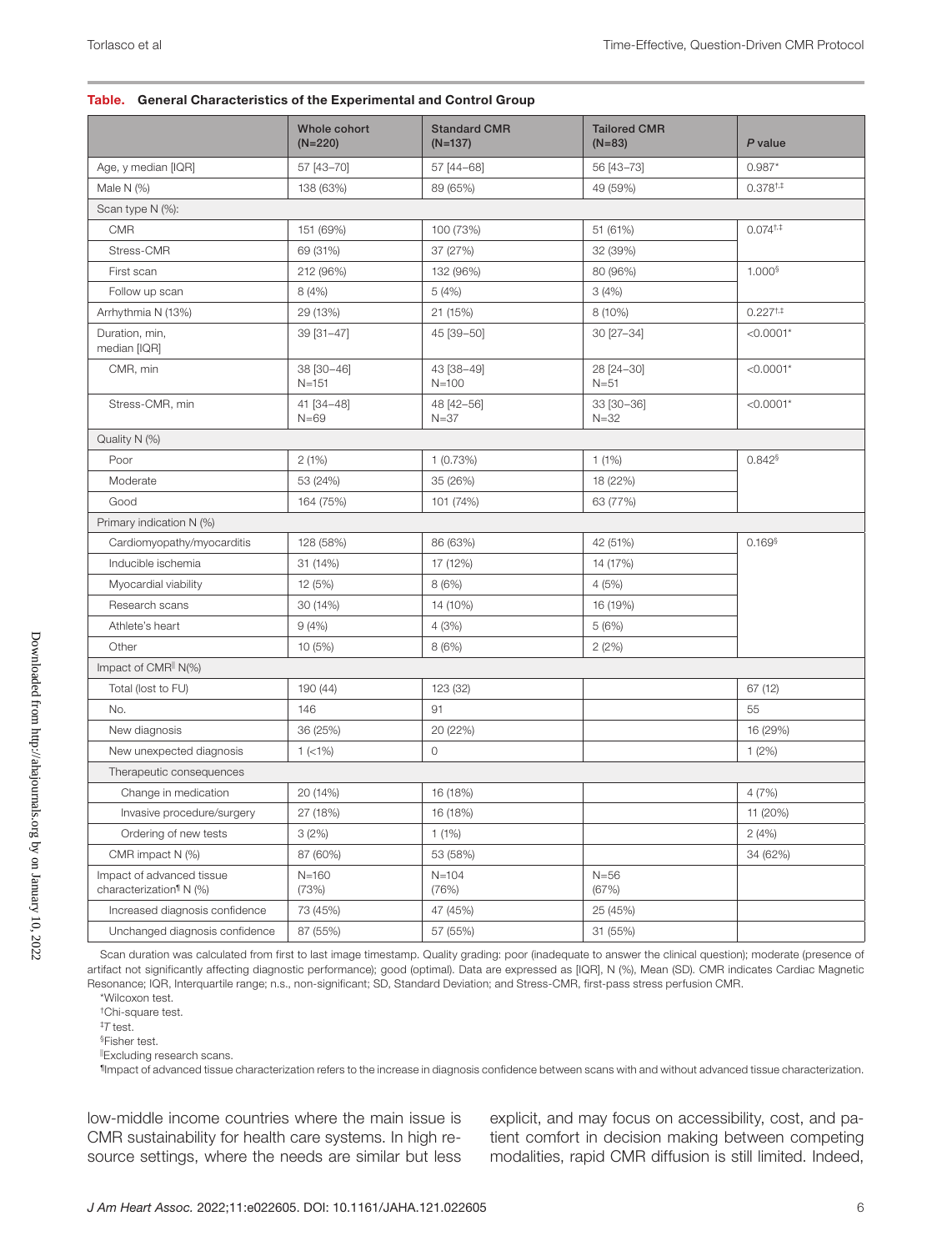available abbreviated protocols are either designed to assess a single disease with focused, dedicated sequences, and thus lack transferability to other cardiac conditions, or are designed to assess a broad range of diseases using a minimal set of sequences, and thus may miss information.4,6,7,9

With our study, we demonstrated that careful sequence selections based on clinical need, rather than a "one-size-fits-all" approach, allows performance of guideline-compliant advanced tissue characterization<sup>12</sup> in a workflow-optimized protocol, reducing scanning time by >30% compared with standard scanning time.

We also demonstrated that advanced tissue characterization, as targeted here, strengthened the confidence in diagnosis in >45% of cases, and thus is worth performing. Finally, the data show that CMR impact in our cohort, defined as CMR-driven changes in diagnosis and management, was similar to that reported in international registries.10 Compared with previous experiences in the Low-Middle Income Countries,<sup>9</sup> we observed a lower number of unexpected diagnosis and a higher number of invasive procedures/heart surgery led by the CMR results. These differences are likely because of the different health care accessibility in Italy versus Low-Middle Income Countries.

The results, both in terms of added value of advanced tissue characterization and impact of CMR, are similar in the standard CMR group and in the tailored CMR group, suggesting that, in patients with cardiomyopathies and in those undergoing stress-CMR, the accuracy was unaffected by the sequences selection (ie, the reduction in scan times comes at no cost in terms of diagnostic performance).

Following the data collection, the routine application of these tailored protocols has significantly impacted our practice. We have been able to increase the scans volume by 10% (with another 10% increase planned with the ease of pandemic-related safety measures), and to dedicate an average of 5 minutes/patient to research images acquisition. Indeed, the time needed to review patients' medical records and to select additional images does not significantly affect the workflow: protocoling only requires a few minutes (although we did not quantify it), and all activities are carried out by the usual medical staff and clinical reports signed within the day.

Study limitations include that we used state-of-theart pulse sequences made available by the National Institutes of Health and Siemens Healthineers through research agreements. These were used primarily to increase image diagnostic performance rather than save time, although they will have reduced the need for repeat sequences in some cases.15 We also acknowledge that our protocol requires significant expertise in clinical cardiology to identify the minimal effective sequences set. Since our study is monocentric, and the pandemic prevented us from acquiring concurrent controls, future research should include tailored CMR testing in other centers. Also, there was a high dropout rate, especially in the control group scans. Finally, the sample size was inadequate to assess the individual contribution of different advanced tissue characterization sequences.

## **CONCLUSIONS**

There was a need for higher throughput, which was driven by COVID-19 service pressures. By means of workflow optimization and selective sequence choices, we show that tailored CMR including stress and full tissue characterization as needed can fully answer clinical questions yet reduce average scan duration >30% for the key referral indications of cardiomyopathy and ischemic heart disease. This has wide potential benefits for global CMR delivery.

#### ARTICLE INFORMATION

Received June 2, 2021; accepted November 9, 2021.

#### Affiliations

Department of Cardiovascular, Neural and Metabolic Sciences (C.T., V.V., S.F., L.P.B., G.P.), Cardiomyopathy Centre (S.C.), and Biostatistics Unit (D.S., A.Z.) and Radiodiagnostic Department (F.C.), IRCCS Istituto Auxologico Italiano, Milan, Italy; Department of Medicine and Surgery (V.V., L.P.B., G.P.) and Department of Statistics and Quantitative Method (A.Z.), University of Milano-Bicocca, Milan, Italy; Institute of Cardiovascular Science, University College London, London, UK (K.M., J.C.M.); Barts Heart Centre, St Bartholomew's Hospital, London, UK (K.M., J.C.M.); and National Heart, Lung and Blood Institute, National Institutes of Health, Bethesda, MD (P.K.).

#### Sources of Funding None.

**Disclosures** None.

#### Supplementary Material

Tables S1–S3 Figure S1

#### **REFERENCES**

- 1. Leiner T, Bogaert J, Friedrich MG, Mohiaddin R, Muthurangu V, Myerson S, Powell AJ, Raman SV, Pennell DJ. SCMR Position Paper (2020) on clinical indications for cardiovascular magnetic resonance. *J Cardiovasc Magn Reson*. 2020;2020:22. doi: [10.1186/s12968-020-](https://doi.org/10.1186/s12968-020-00682-4) [00682-4](https://doi.org/10.1186/s12968-020-00682-4)
- 2. Nagel E, Greenwood JP, McCann GP, Bettencourt N, Shah AM, Hussain ST, Perera D, Plein S, Bucciarelli-Ducci C, Paul M, et al. Magnetic resonance perfusion or fractional flow reserve in coronary disease. *N Engl J Med*. 2019;380:2418–2428. doi: [10.1056/NEJMoa1716734](https://doi.org/10.1056/NEJMoa1716734)
- 3. Schwitter J, Wacker CM, Wilke N, Al-Saadi N, Sauer E, Huettle K, Schönberg SO, Luchner A, Strohm O, Ahlstrom H, et al. MR-IMPACT II: Magnetic Resonance Imaging for Myocardial Perfusion Assessment in Coronary artery disease Trial: perfusion-cardiac magnetic resonance vs. single-photon emission computed tomography for the detection of coronary artery disease: a comparative multicentre, multivendor trial. *Eur Heart J*. 2013;34:775–781. doi: [10.1093/eurheartj/ehs022](https://doi.org/10.1093/eurheartj/ehs022)
- 4. Abdel-Gadir A, Vorasettakarnkij Y, Ngamkasem H, Nordin S, Ako EA, Tumkosit M, Sucharitchan P, Uaprasert N, Kellman P, Piechnik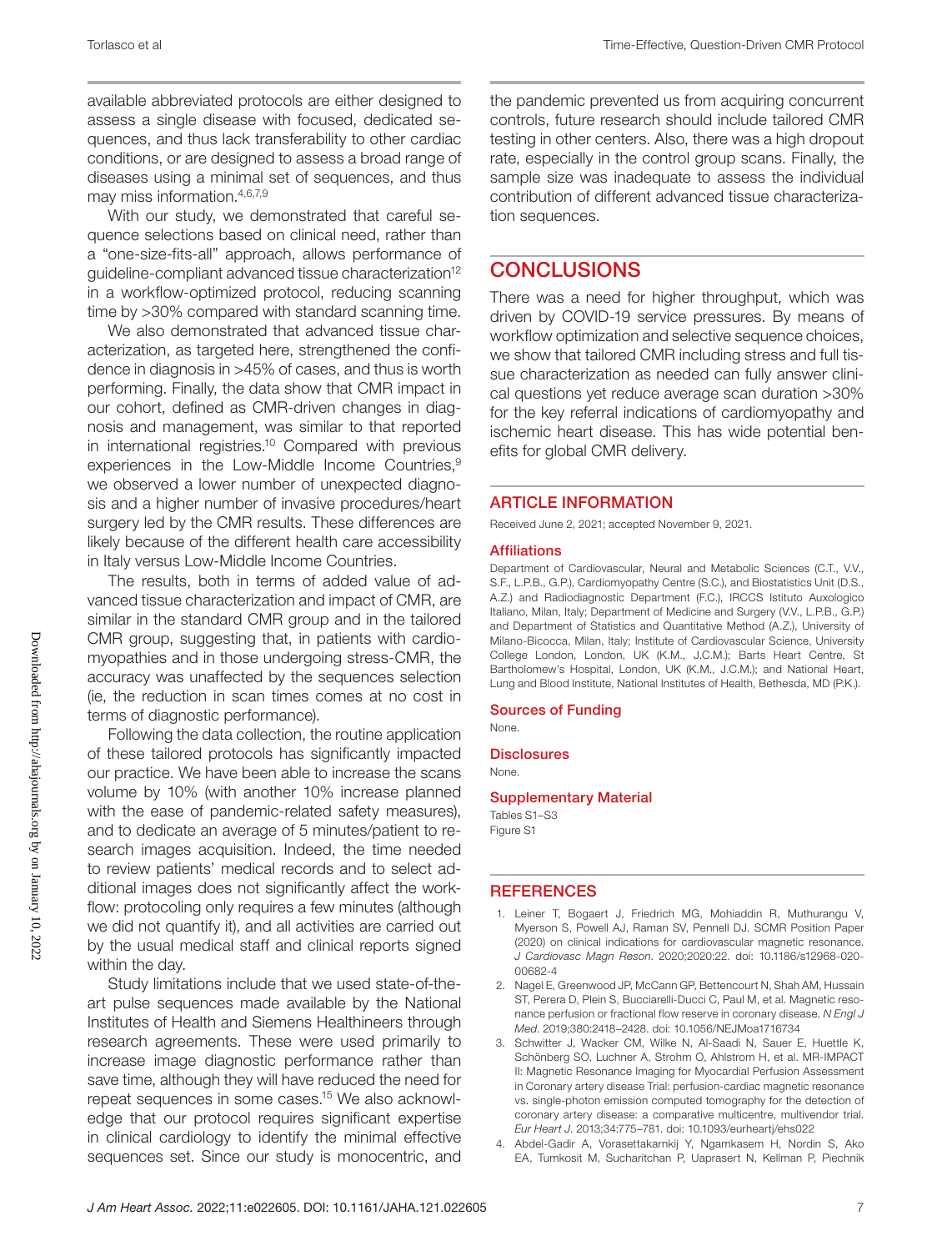SK, et al. Ultrafast magnetic resonance imaging for iron quantification in thalassemia participants in the developing world: the TIC-TOC Study (Thailand and UK International Collaboration in Thalassaemia Optimising Ultrafast CMR). *Circulation*. 2016;134:432–434. doi: [10.1161/](https://doi.org/10.1161/CIRCULATIONAHA.116.022803) [CIRCULATIONAHA.116.022803](https://doi.org/10.1161/CIRCULATIONAHA.116.022803)

- 5. Fernandes JL, Siqueira MHA, Nobrega de Oliveira KT, Avila LF, Gottlieb I, Lopes MU, Fernandes AM, Strecker R, Greiser A. Use of an accelerated protocol for rapid analysis of iron overload in the heart and liver: the All Iron Detected (AID) Multicenter Study. *J Cardiovasc Magn Reson*. 2015;17:O62. doi: [10.1186/1532-429X-17-S1-O62](https://doi.org/10.1186/1532-429X-17-S1-O62)
- 6. Galea N, Catapano F, Marchitelli L, Cundari G, Maestrini V, Panebianco V, Mancone M, Fedele F, Catalano C, Francone M. How to perform a cardio-thoracic magnetic resonance imaging in COVID-19: comprehensive assessment of heart, pulmonary arteries, and lung parenchyma. *Eur Heart J - Cardiovasc Imaging*. 2020;22:728–731. doi: [10.1093/ehjci/](https://doi.org/10.1093/ehjci/jeaa335) [jeaa335](https://doi.org/10.1093/ehjci/jeaa335)
- 7. Hendel RC, Friedrich MG, Schulz-Menger J, Zemmrich C, Bengel F, Berman DS, Camici PG, Flamm SD, Le Guludec D, Kim R, et al. CMR first-pass perfusion for suspected inducible myocardial ischemia. *JACC Cardiovasc Imaging*. 2016;9:1338–1348. doi: [10.1016/j.](https://doi.org/10.1016/j.jcmg.2016.09.010) [jcmg.2016.09.010](https://doi.org/10.1016/j.jcmg.2016.09.010)
- 8. Foley JRJ, Richmond C, Fent GJ, Bissell M, Levelt E, Dall'armellina E, Swoboda PP, Plein S, Greenwood JP. Rapid Cardiovascular Magnetic Resonance for Ischemic Heart Disease Investigation (RAPID-IHD). *JACC Cardiovasc Imaging*. 2020;13:1632–1634. doi: [10.1016/j.](https://doi.org/10.1016/j.jcmg.2020.01.029) [jcmg.2020.01.029](https://doi.org/10.1016/j.jcmg.2020.01.029)
- 9. Menacho K, Ramirez S, Segura P, Nordin S, Abdel-Gadir A, Illatopa V, Bhuva A, Benedetti G, Boubertakh R, Abad P, et al. INCA (Peru) Study: impact of non-invasive cardiac magnetic resonance assessment in the developing world. *J Am Heart Assoc*. 2018;7:e008981. doi: [10.1161/](https://doi.org/10.1161/JAHA.118.008981) [JAHA.118.008981](https://doi.org/10.1161/JAHA.118.008981)
- 10. Bruder O, Wagner A, Lombardi M, Schwitter J, van Rossum A, Pilz G, Nothnagel D, Steen H, Petersen S, Nagel E, et al. European Cardiovascular Magnetic Resonance (EuroCMR) registry–multinational results from 57 centers in 15 countries. *J Cardiovasc Magn Reson*. 2013;15:9. doi: [10.1186/1532-429X-15-9](https://doi.org/10.1186/1532-429X-15-9)
- 11. Kramer CM. Potential for rapid and cost-effective cardiac magnetic resonance in the developing (and Developed) World. *J Am Heart Assoc*. 2018;7:e010435. doi: [10.1161/JAHA.118.010435](https://doi.org/10.1161/JAHA.118.010435)
- 12. Kramer CM, Barkhausen J, Bucciarelli-Ducci C, Flamm SD, Kim RJ, Nagel E. Standardized cardiovascular magnetic resonance imaging (CMR) protocols: 2020 update. *J Cardiovasc Magn Reson*. 2020;2020:22. doi: [10.1186/s12968-020-00607-1](https://doi.org/10.1186/s12968-020-00607-1)
- 13. Tamis-Holland JE, Jneid H, Reynolds HR, Agewall S, Brilakis ES, Brown TM, Lerman A, Cushman M, Kumbhani DJ, Arslanian-Engoren C, et al. Contemporary diagnosis and management of patients with myocardial infarction in the absence of obstructive coronary artery disease: a scientific statement from the American Heart Association. *Circulation*. 2019;139:e891–e908. doi: [10.1161/CIR.0000000000000670](https://doi.org/10.1161/CIR.0000000000000670)
- 14. Kellman P, Hansen MS, Nielles-Vallespin S, Nickander J, Themudo R, Ugander M, Xue H. Myocardial perfusion cardiovascular magnetic resonance: optimized dual sequence and reconstruction for quantification. *J Cardiovasc Magn Reson*. 2017;19:43. doi: [10.1186/s12968-017-0355-5](https://doi.org/10.1186/s12968-017-0355-5)
- 15. Captur G, Lobascio I, Ye Y, Culotta V, Boubertakh R, Xue H, Kellman P, Moon JC. Motion-corrected free-breathing LGE delivers high quality imaging and reduces scan time by half: an independent validation study. *Int J Cardiovasc Imaging*. 2019;35:1893–1901. doi: [10.1007/s10554-](https://doi.org/10.1007/s10554-019-01620-x) [019-01620-x](https://doi.org/10.1007/s10554-019-01620-x)
- 16. Kellman P, Hernando D, Shah S, Zuehlsdorff S, Jerecic R, Mancini C, Liang Z-P, Arai AE. Multiecho dixon fat and water separation method for detecting fibrofatty infiltration in the myocardium. *Magn Reson Med*. 2009;61:215–221. doi: [10.1002/mrm.21657](https://doi.org/10.1002/mrm.21657)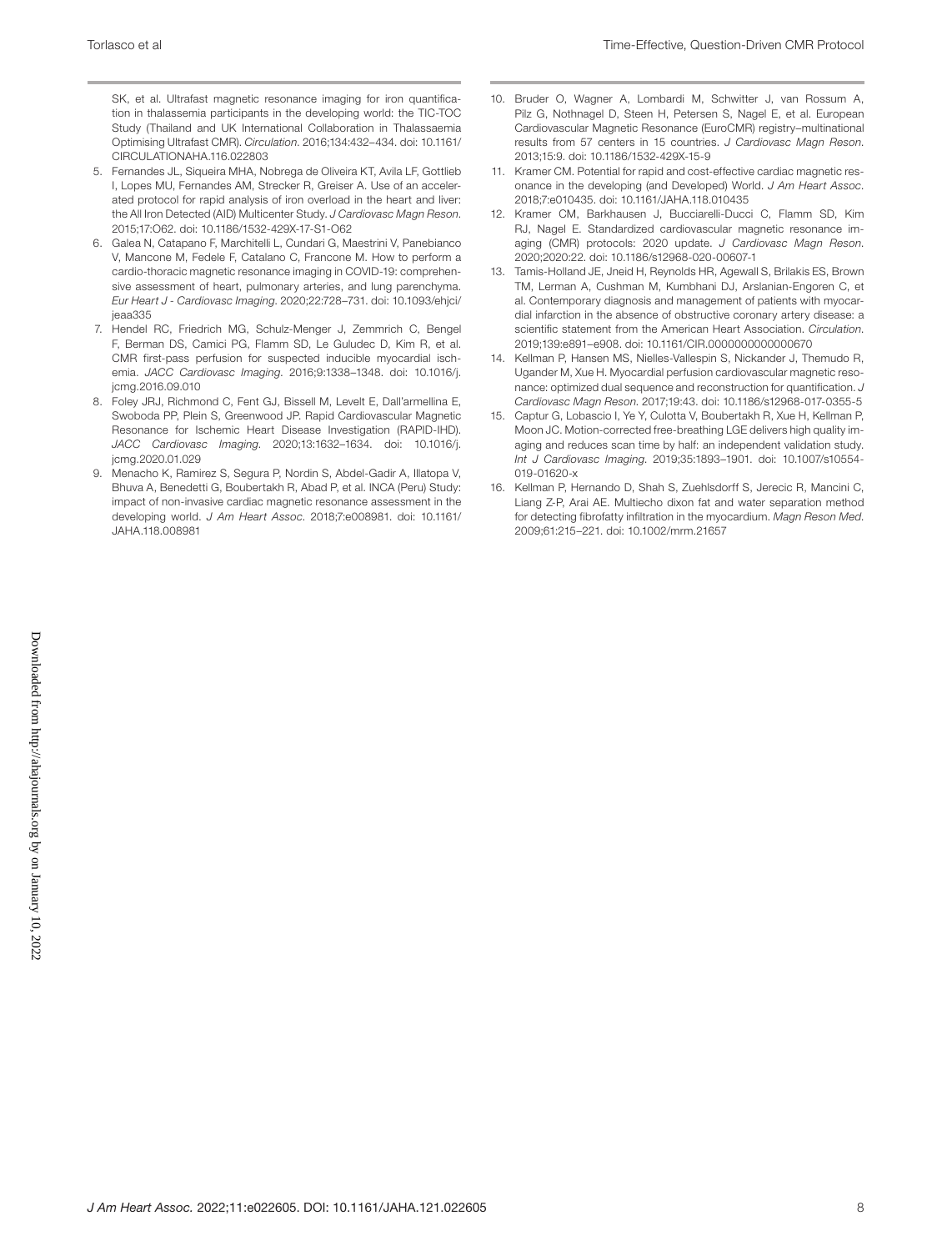# **SUPPLEMENTAL MATERIAL**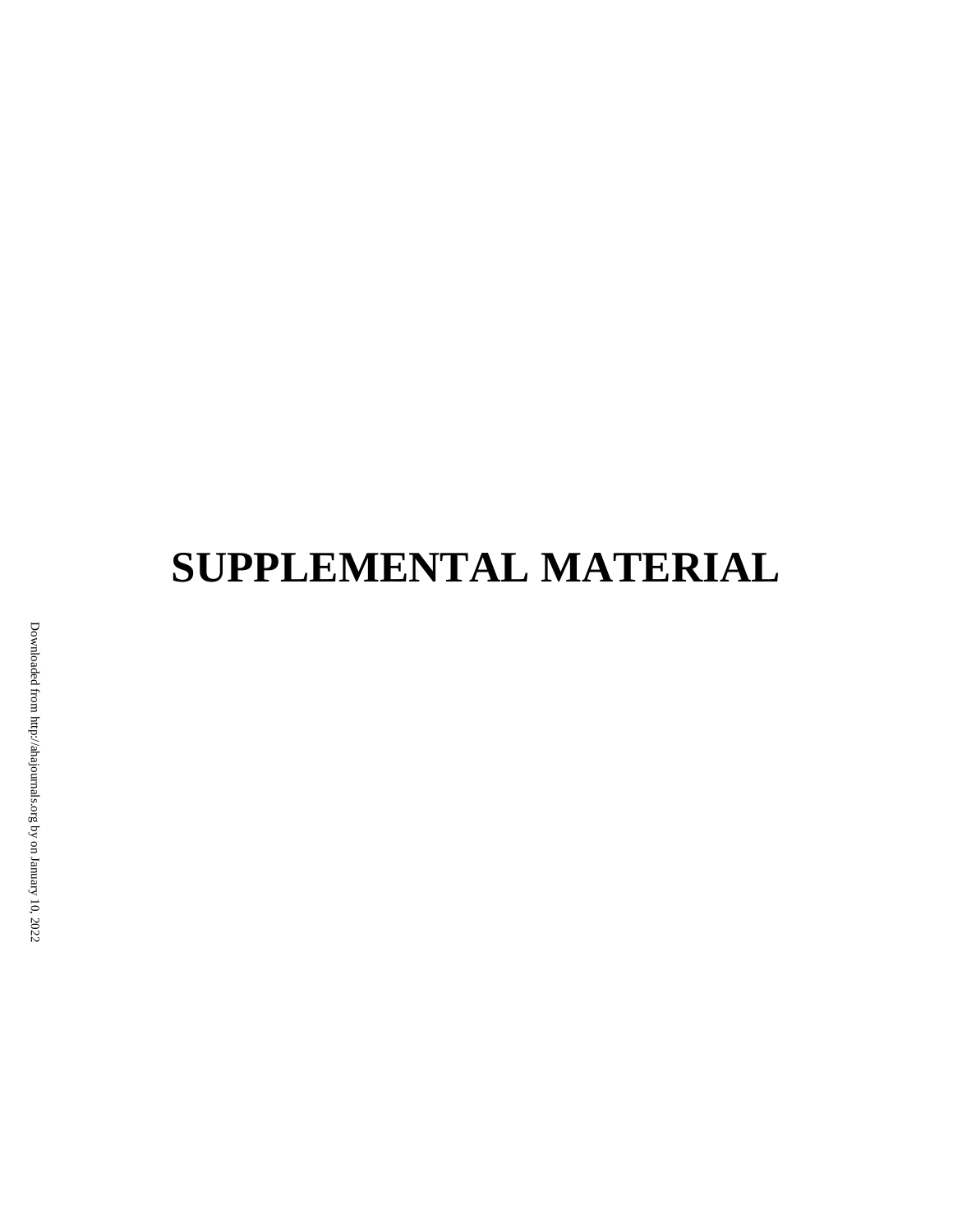**Table S1. Advanced tissue characterization and additional cines performed on the basis of the clinical indication in the tailored CMR.**

|                          | <b>Fat module</b> | Edema module RV module |        |
|--------------------------|-------------------|------------------------|--------|
| <b>Indication</b>        |                   |                        |        |
| (confirmed or suspected) |                   |                        |        |
| <b>DCM</b>               |                   | $+/-$                  | $+/-$  |
| AC                       | $^{+}$            |                        | $+$    |
| <b>HCM</b>               |                   | $+$                    |        |
| Myocarditis              |                   |                        |        |
| <b>MINOCA</b>            |                   | $+$                    |        |
| Amyloidosis              |                   | $+$                    |        |
| Athlete's Heart          | $^{+}$            |                        | $^{+}$ |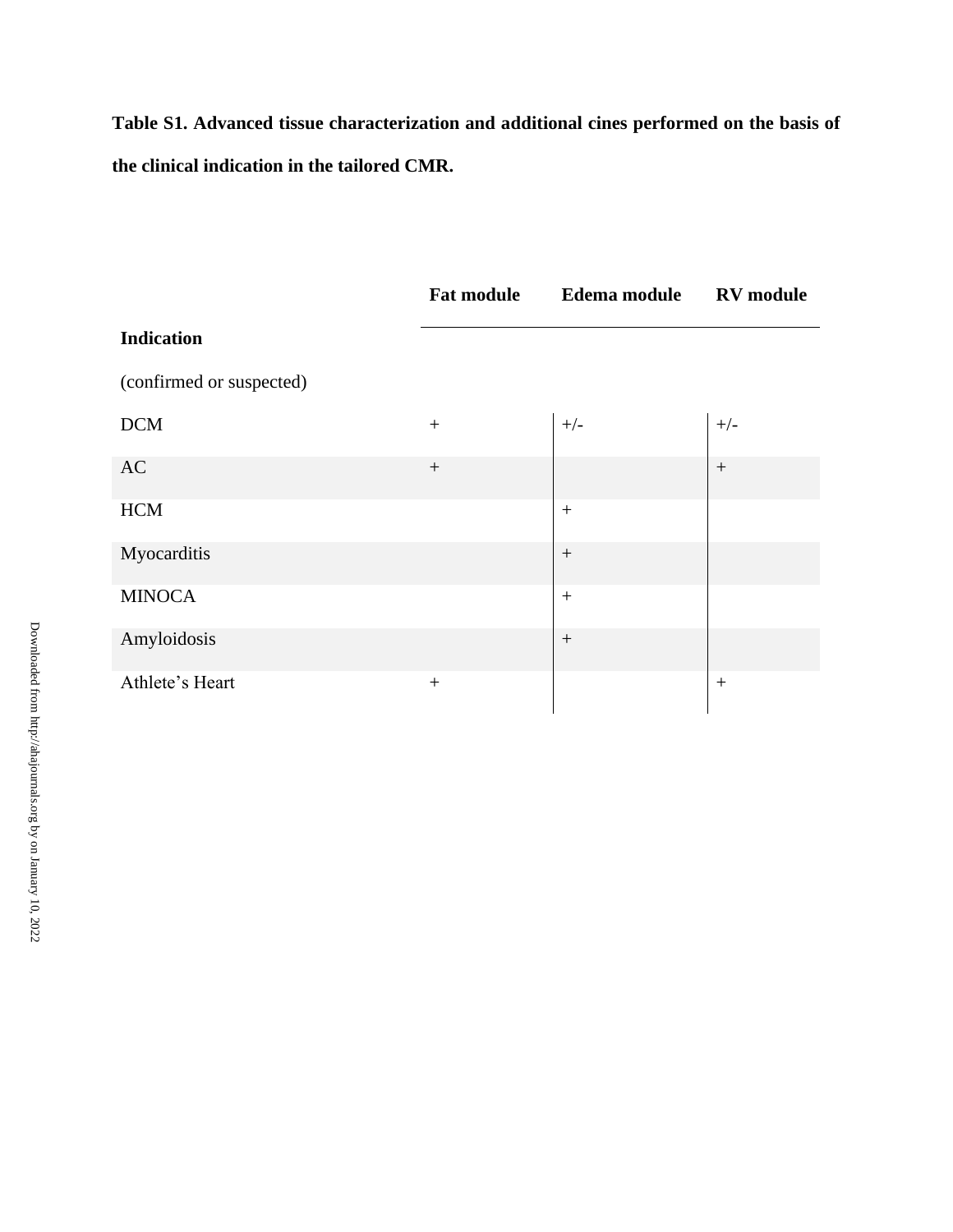|                                          | Whole cohort | <b>Standard CMR</b> | <b>Tailored CMR</b> |
|------------------------------------------|--------------|---------------------|---------------------|
| <b>Whole cohort</b>                      |              |                     |                     |
| Total (lost to FU)                       | 220(44)      | 137(32)             | 83 (12)             |
| N                                        | 176          | 105                 | 71                  |
| New diagnosis $N(\%)$                    | 36 (20%)     | 21 (20%)            | 15(21%)             |
| New unexpected diagnosis                 | 2(1%)        | $\overline{0}$      | 2(3%)               |
| Therapeutic consequences                 |              |                     |                     |
| Change in medication                     | 20(11%)      | 16(15%)             | 4(6%)               |
| Invasive procedure/surgery               | 32 (19%)     | 20 (19%)            | 12 (17%)            |
| Ordering of new tests<br>$\bullet$       | 10(6%)       | 5(4%)               | 5(7%)               |
| Avoided invasive procedure*<br>$\bullet$ | 3(2%)        | 2(2%)               | $1(1\%)$            |
| CMR impact $N(\%)$                       | 100 (57%)    | 62 (59%)            | 38 (54%)            |

# **Table S2**. **Impact of CMR versus stress CMR, and excluding patients lost at follow-up.**

# **Stress CMR\*\***

| Original cohort (lost to FU)          | 46(11)         | 25(8)          | 21(3)          |
|---------------------------------------|----------------|----------------|----------------|
| $N=$                                  | 35             | 17             | 18             |
| New diagnosis                         | 8 (23%)        | 4(24%)         | 4(24%)         |
| New unexpected diagnosis              | $\overline{0}$ | $\overline{0}$ | $\overline{0}$ |
| Therapeutic consequences<br>$\bullet$ |                |                |                |
| Change in medication<br>$\bullet$     | 1(3%)          | 1(6%)          | $\overline{0}$ |
| Invasive procedure/surgery            | 8(23%)         | 3(18%)         | 5(29%)         |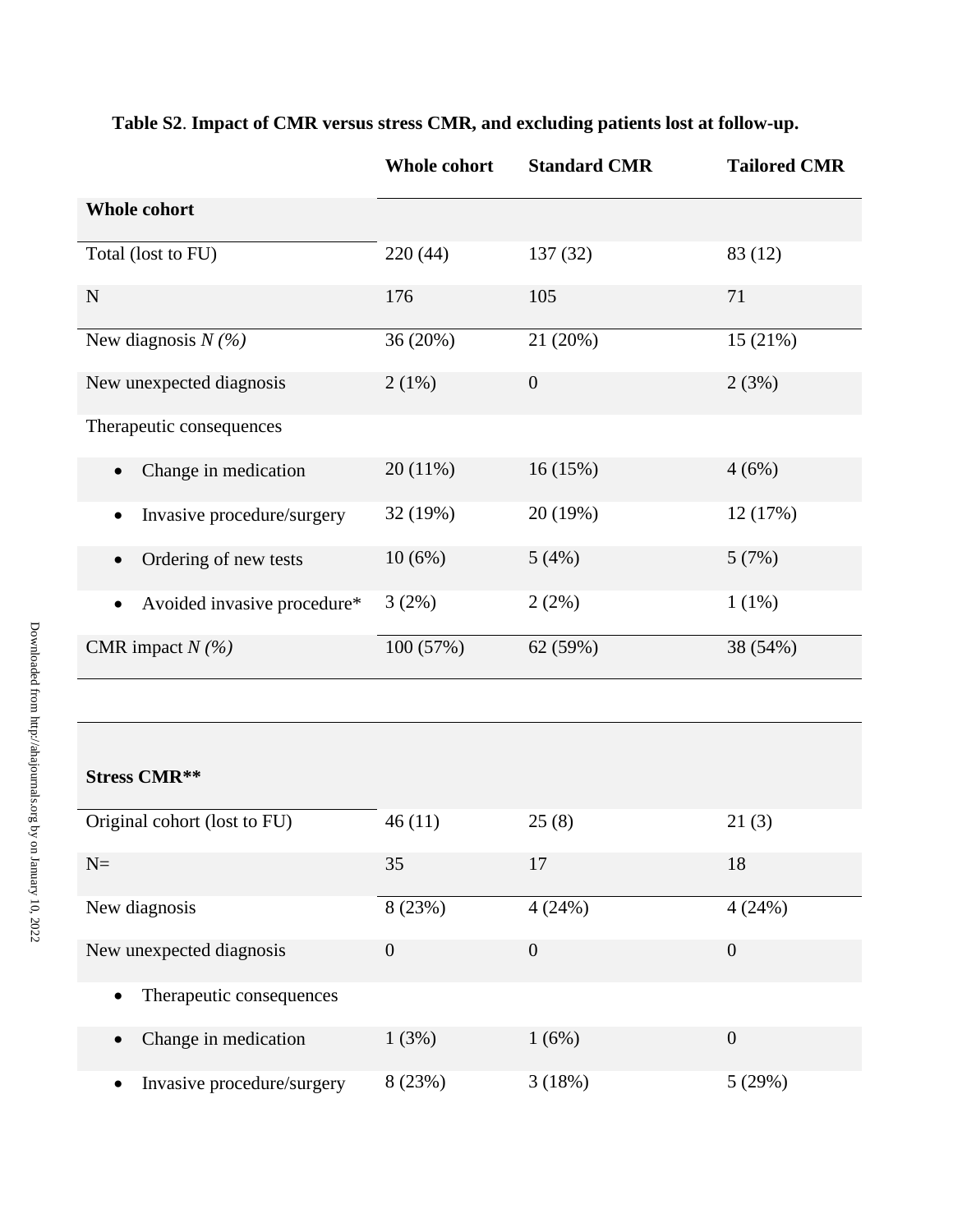| Ordering of new tests                    | 1(3%)          | 1(6%)          | $\boldsymbol{0}$ |
|------------------------------------------|----------------|----------------|------------------|
| Avoided invasive procedure*<br>$\bullet$ | 3(9%)          | 2(12%)         | 1(6%)            |
| CMR impact $N$ (%)                       | 18 (51%)       | 9(53%)         | $9(50\%)$        |
|                                          |                |                |                  |
| $CMR**$                                  |                |                |                  |
| Total (lost to FU)                       | 144 (33)       | 98 (24)        | 46(9)            |
| $\mathbf N$                              | 111            | 74             | 37               |
| New diagnosis                            | 28 (25%)       | 16(22%)        | 12 (32%)         |
| New unexpected diagnosis                 | 1(1%)          | $\overline{0}$ | 1(3%)            |
| Therapeutic consequences                 |                |                |                  |
| Change in medication                     | 19 (17%)       | 15 (20%)       | $4(11\%)$        |
| Invasive procedure/surgery               | 19 (17%)       | 13 (18%)       | 6(16%)           |
| Ordering of new tests<br>$\bullet$       | 2(2%)          | $\overline{0}$ | 2(12%)           |
| Avoided invasive procedure*<br>$\bullet$ | $\overline{0}$ | $\overline{0}$ | $\boldsymbol{0}$ |
| CMR impact $N$ (%)                       | 69 (62%)       | 44 (59%)       | 25 (68%)         |

\*: "avoided invasive procedures" are not considered to calculate CMR/stress-CMR impact. \*\*: excluding research scans. *CMR:* Cardiac Magnetic Resonance; *FU:* follow-up.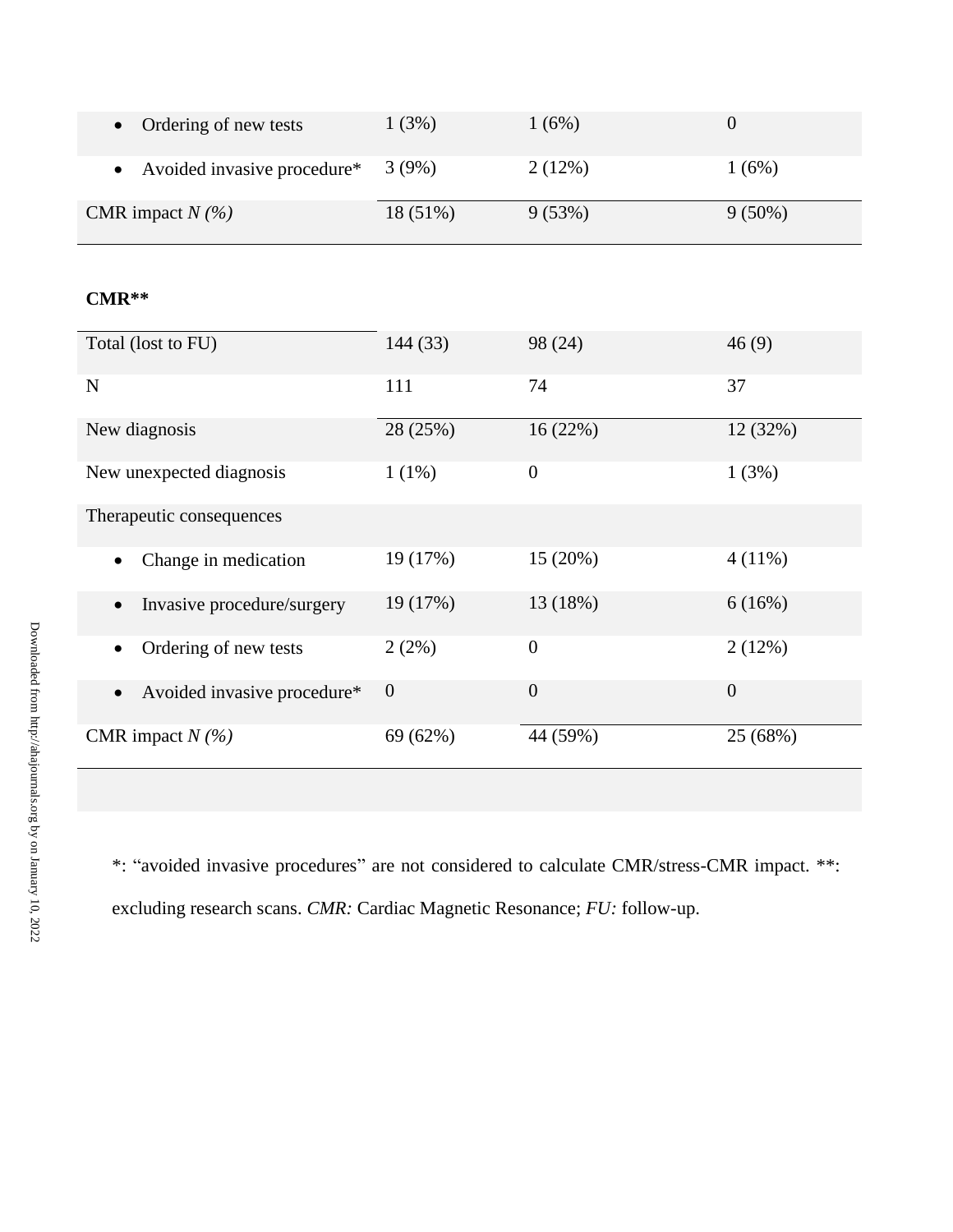|                                       | <b>Standard</b><br>protocol | <b>Simulated</b><br>rapid<br>protocol | <b>Simulated</b><br>tailored<br>protocol | P value                                                           |                          |
|---------------------------------------|-----------------------------|---------------------------------------|------------------------------------------|-------------------------------------------------------------------|--------------------------|
| N                                     | 137                         | 137                                   | 137                                      |                                                                   |                          |
| <b>Confidence in</b><br>the diagnosis |                             |                                       |                                          |                                                                   |                          |
| Poor                                  | 3                           | 6                                     | $\overline{4}$                           |                                                                   |                          |
| <b>Moderate</b>                       | 15                          | 53                                    | 24                                       |                                                                   |                          |
| <b>Strong</b>                         | 118                         | 77                                    | 108                                      |                                                                   |                          |
|                                       |                             |                                       |                                          | Standard vs rapid:<br>Tailored vs rapid:<br>Standard vs tailored: | < .001<br>< .001<br>0.17 |

**Table S3. Confidence degree in diagnosis in the control group.** 

The 137 scans constituting the control group were anonymized and exported three times: 1) with all the sequences originally acquired ("standard protocol"); 2) excluding all advanced tissue characterization images and RV cines, according to the rapid scanning approach ("simulated rapid protocol"); 3) including a set of sequence according to the tailored CMR approach ("simulated tailored protocol"). Then, two CMR-experienced cardiologists (VV and SF) reported independently half the scans each. Each time they were made aware of the referral question and asked to make a diagnosis and express a degree of confidence in it (expressed as "poor", "moderate", "strong"). Confidence degree in the diagnosis in each group are reported in the table. Wilcoxon Signed-Rank Test was used to test the differences in diagnosis confidence among the groups. Bonferroni correction was applied to counteract the problem of multiple comparisons. The confidence degree was higher in the standard protocol compared to the rapid CMR, but was unchanged between the tailored and the standard CMR.